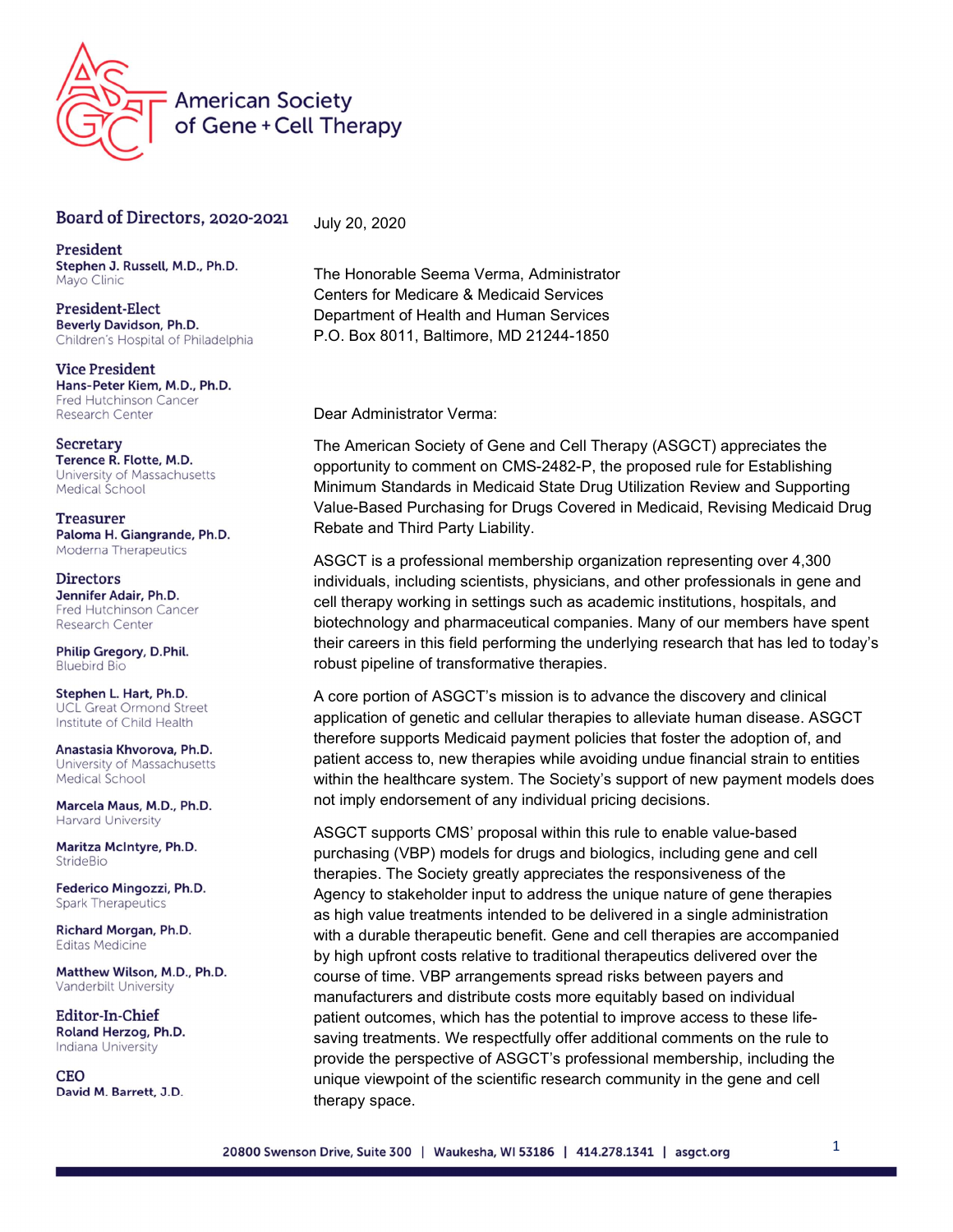

## Durability and Payment Over Time

Assessing the value of a product may include a review of its efficacy over a period of time. While shortterm improvements are important to evaluate, longer-term impact is often a critical aspect of efficacy for gene therapies. ASGCT therefore appreciates CMS' proposal to extend the reporting period beyond 12 quarters, to allow manufacturers to engage in VBP arrangements that include reporting more durable outcomes and providing rebates for cases that do not meet longer-term predetermined outcomes.

ASGCT respectfully requests that CMS clarify whether it intends to enable VBP arrangements that contain payment-over-time provisions, rather than the provision of one-time rebates. The rule mentions payment-over-time models in section II. G., Requirements for Manufacturers, such as in the statement, "Many VBP arrangements or pay-over-time models may be better suited for periods longer than 12 quarters, and manufacturers entering into such arrangements may need to adjust AMPs and best prices beyond the 12 quarters because the evidence-based or outcomes-based measures are being measured beyond a period of 12 quarters or a final installment payment is being made outside of the 12 quarters." However, CMS does not indicate that it would adjust AMP and best price reporting mechanisms to enable value-based installment payments, which ASGCT would support.

## Outcome Measures

Within section II, Subpart I, 1a, Value-Based Purchasing Arrangements, CMS welcomes suggestions for other measures of value/outcomes. In response, ASGCT suggests that CMS consider noting outcomes such as disease regression or halting of disease progression. For example, in oncology, tumor shrinkage may be significantly associated with overall survival for some treatments.<sup>1</sup> Additionally, gene therapies for rare diseases often result in halting of disease progression, which is quite significant for progressive diseases, some of which have high mortality rates in early childhood.<sup>2</sup> ASGCT also supports the incorporation of patient input into the selection of functionally relevant measures of efficacy. $^3$ 

Lastly, aligning outcomes for value-based payment with those used for regulatory approval may be useful in some instances, including surrogate endpoints for trials. For example, clotting factor activity levels, used as a surrogate endpoint for regulatory approval for the treatment of hemophilia, also may be relevant outcomes for demonstration of efficacy for VBP arrangements.<sup>4</sup>

To support providers and manufacturers in obtaining and reporting outcomes, ASGCT encourages CMS and its federal partners to collaborate with state stakeholders on best practices related to collecting outcomes data, such as through patient registries that assist in patient follow-up efforts.

In addition, we encourage CMS to consider the burden on providers and patients alike of requirements for follow-up reporting. When possible, telehealth may be acceptable for collection of patient-reported

<sup>&</sup>lt;sup>1</sup> Hopkins, A. M., Kichenadasse, G., Karapetis, C. S., Rowland, A. & Sorich, M. J. (2020). Early tumor shrinkage identifies longterm disease control and survival in patients with lung cancer treated with atezolizumab. Journal for ImmunoTherapy of Cancer, 8(1). https://doi.org/10.1136/jitc-2019-000500

<sup>&</sup>lt;sup>2</sup> Park, H. B. et al. (2010). Survival analysis of spinal muscular atrophy type I. Korean Journal of Pediatrics, 53(11), 965-970. https://doi.org/10.3345/kjp.2010.53.11.965

<sup>3</sup> Squitieri, L., Bozic, K. J. & Pusic, A. L. (2017). The role of patient-reported outcome measures in value-based payment reform. Value Health, 20(6), 834-836. https://doi.org/ 10.1016/j.jval.2017.02.003

<sup>4</sup> Konkle, B. A., Skinner, M. & Iorio, A. (2019). Hemophilia trials in the twenty-first century: Defining patient important outcomes. Research and Practice in Thrombosis and Haemostais, 3(2), 184-192. https://doi.org/ 10.1002/rth2.12195